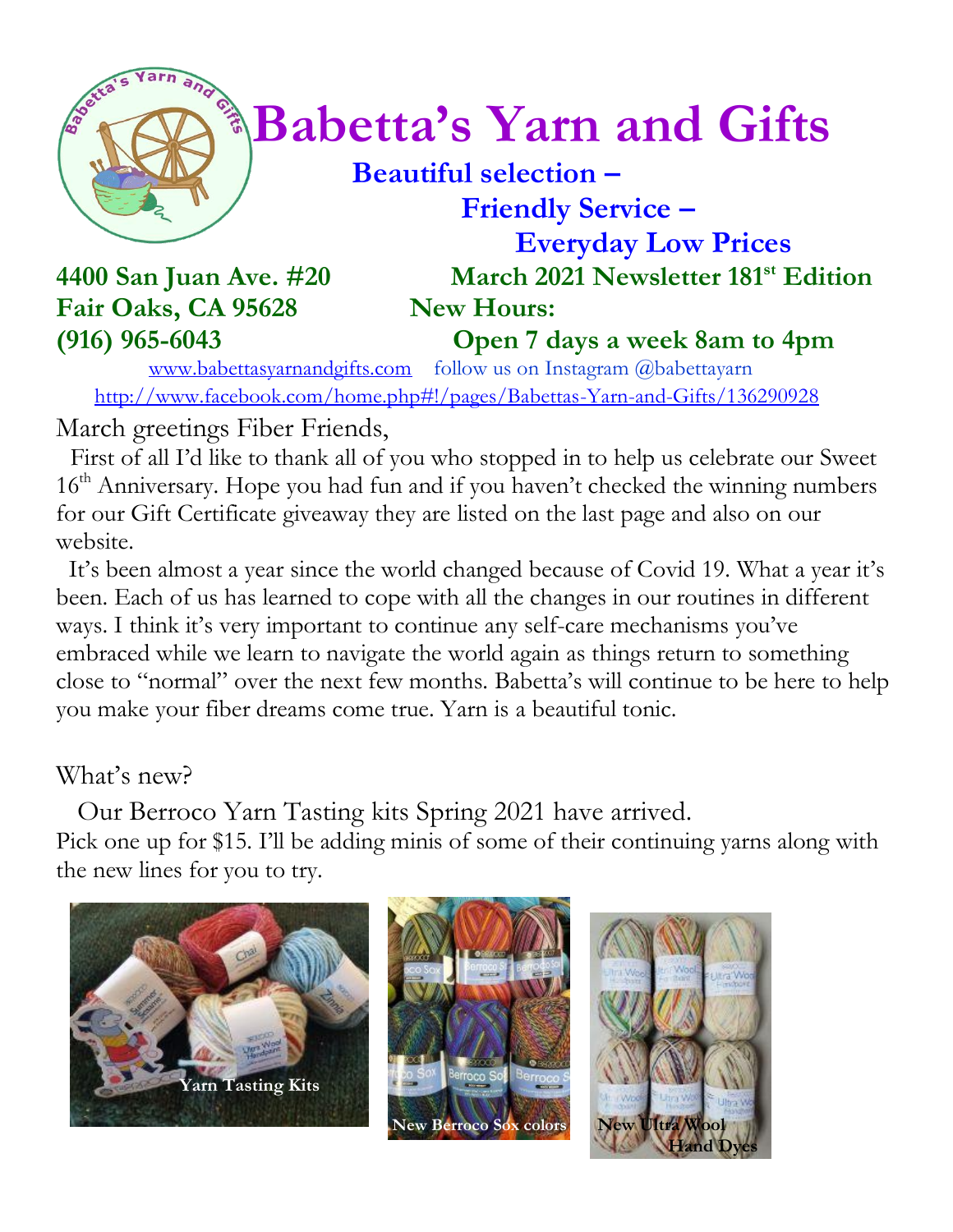

 **New from NORO Yarns and coming soon NORO Enka & Kakigori**





 **Lotus Stitch markers**



 **Lana Grossa Hand-dye Sock**



Huasco Coton fingering weight **Queensland Cairns** 

#### **Cotton Supersocke**











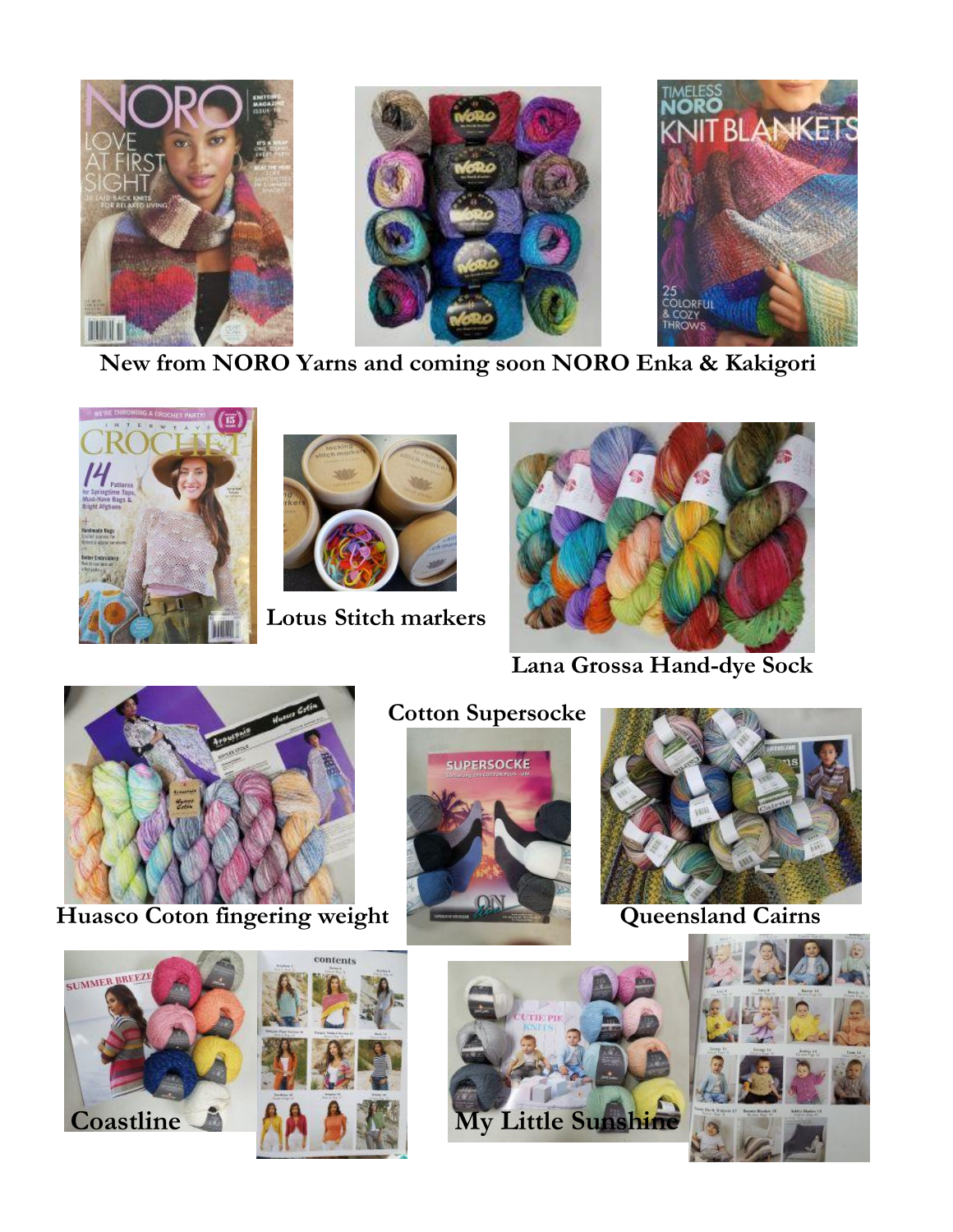#### **Coming soon…**

Rowan Felted Tweed & Kid Silk Haze Malabrigo Rasta, Rios, Mechita, Sock & Mecha Noro Enka & Kakigori



Malabrigo Temperance Shawl KAL Begins 04/01/2021 Babetta's carries the 3 newest

colors of Malabrigo Sock suggested for the project. #347 Jasmine, #344 Myths, #358 Gingy Follow the link to read more about it. The pattern is a free download. [https://blog.malabrigoyarn.com/bl](https://blog.malabrigoyarn.com/blog/malabrigo-kal-2021) [og/malabrigo-kal-2021](https://blog.malabrigoyarn.com/blog/malabrigo-kal-2021)

#### **Classes for March 2021 at Babetta's 916-965-6043**

 *In our project classes you can learn to knit anything from scarves to socks to felted purses to lace shawls to hats to sweaters. Pick your project and join in the fun. Our knitters inspire each other to try new things by sharing ideas and showing off their latest creation. Sign up for one of our classes and you will receive a coupon for 10% off.*

Pre-registration is required as class sizes are limited. Please choose your dates carefully. Because of scheduling conflicts and complications, make-up classes will only be allowed under special circumstances and individual consideration.

Our project class knitting teacher Maya has been teaching at Babetta's for 16 years and can help you make your fiber dreams come true in a fun and patient atmosphere.

#### **Tuesdays March 9, 16 & 23**

Knitting Project 10:30am – 11:30am fee \$50 Knitting Project 12pm-1pm fee \$50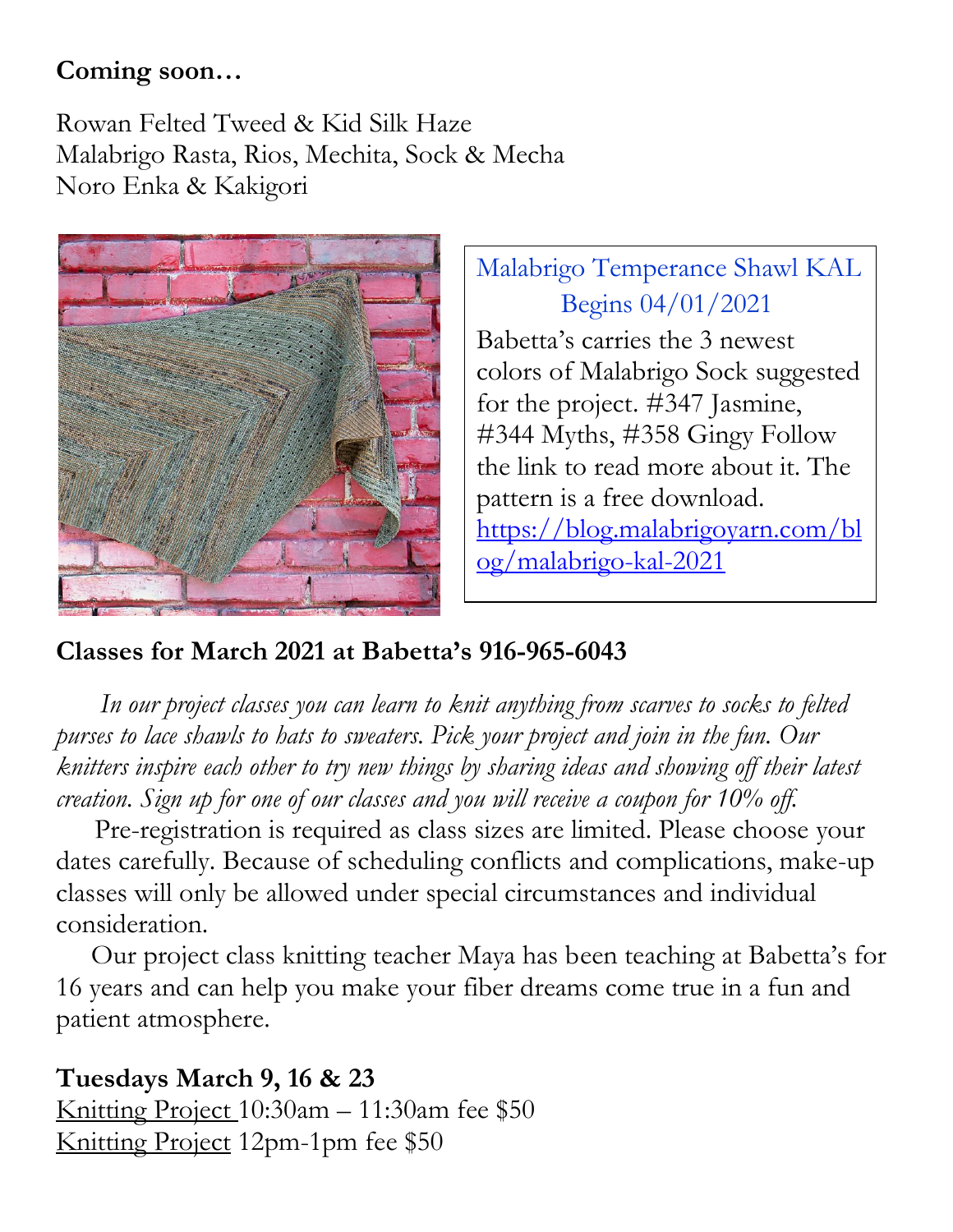**Wednesdays March 10, 17 & 24** Knitting Project 10:30am-11:30am fee \$50 Knitting Project 12pm-1pm fee \$50 **Saturdays March 13, 20 & 27** Knitting Project 10:30am-11:30am fee \$50 Knitting Project 12pm-1pm fee \$50.

## **Private Lessons**

Knitting or Crochet \$20 an hour. Call or stop by to schedule. Group Knitting or Crochet Private lessons \$15 an hour per person. Cancellations with less than 24 hour notice will forfeit deposit with exceptions for emergencies. Other cancellations can be transferred to rescheduled lessons or store credit.

# **Feather & Fan Crocheted Scarf**

Materials: 1 ball Lana Grossa Linello, size H hook. Finished measurement 6" x 75"

Chain 27, turn



Row 1 - dc in  $4<sup>th</sup>$  ch from hook, 2 dc in next ch, (sk 1 ch, dc in next ch) 4times, ( 2 dc in next ch) 4 times, (sk 1 ch, dc in next ch) 4 times, (2 dc in next ch) twice, ch 3 , turn

Row 2 – dc in first st, 2 dc in next st, (sk 1 st, dc in next st)4 times, (2 dc in next st) 4 times,(sk1 st, dc in next st) 4 times, (2dc in next st) twice, ch 3, turn.

Repeat row 2 throughout. Last row do not ch 3 at the end, draw up tail through last st and weave in ends. Wet or steam block to finish.

Stitches used-ch=chain, dc=double crochet, sk=skip, st=stitch